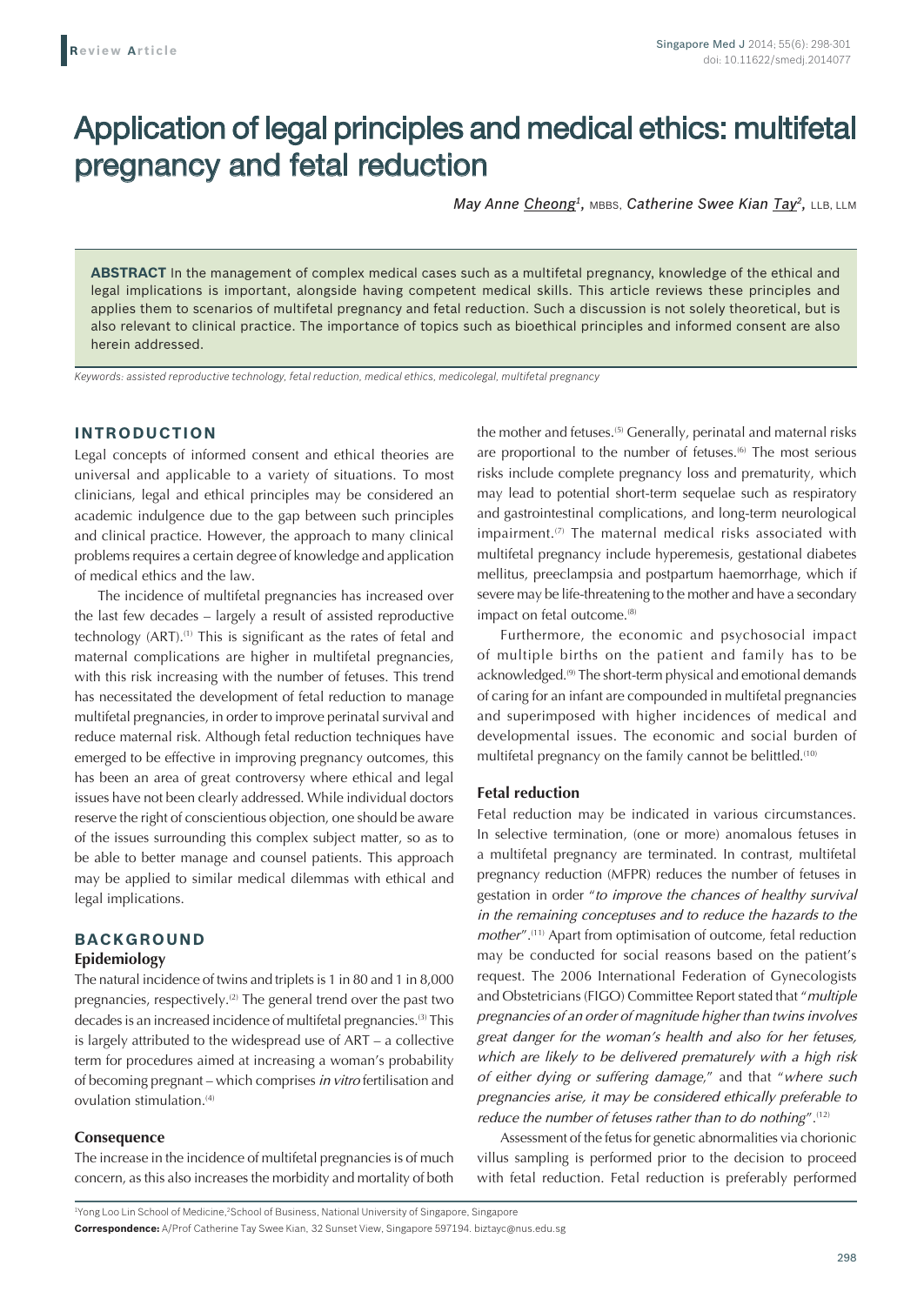between 10 and 13 weeks of gestation, with the transabdominal approach most commonly undertaken. Ultrasonography-directed percutaneous intracardiac injection of potassium chloride is performed using a 20-gauge needle.<sup>(13)</sup> In MFPR, where there is no absolute indication for fetal selection, an objective approach should be developed through the use of morphological and chromosomal analyses prior to fetal reduction.(14) Selection criteria include investigation to ascertain growth retardation, morphological malformation and chromosomal anomalies, amid other technical considerations.(15)

Pregnancy outcome is improved when higher-order multifetal gestations are reduced.(16) Fetal reduction has been shown to decrease the incidence of miscarriage, prematurity and lowbirth-weight infants. However, fetal reduction intervention also has inherent risk, with recent series citing an overall pregnancy loss rate of  $4.7\%$ .<sup>(17)</sup>

# **REVIEW OF LEGAL PRINCIPLES AND MEDICAL ETHICS Bioethical principles**

# Autonomy, beneficence, non-maleficence and justice are the four

guiding bioethical principles. Autonomy respects the ability of the individual to make decisions on their own health and future. The principle of beneficence obliges a doctor to perform actions intended to benefit patients or others. Non-maleficence refers to the duty to do no harm and not kill. Justice implies equity and fair distribution of benefits and burdens.

#### **Informed consent**

Consent is an ethical principle and has been stressed in the recent case of *Chester v Afshar.*<sup>(18)</sup> Based on the ethical concept of patient autonomy, the patient reserves the right to know and decide. Hence, it is a doctor's medical duty of care to obtain valid informed consent. This implies full and voluntary disclosure, with the standard laid down by the Bolam test.<sup>(19)</sup> As underlined by Bolam's test, a doctor is required to disclose what the current accepted practice is. This practice has to have a logical basis, as stated in the *Bolitho* case.<sup>(20)</sup>

#### **Ethical theories**

Derived from the Greek word *deon*, which means 'duty', deontology primarily concerns the intention to fulfil one's duties. This implies that as a doctor to a patient, one assumes a duty of care to the patient, which encompasses various aspects, with the ultimate aim of safeguarding the welfare of the patient. Utilitarianism judges an action in terms of the how the action maximises the amount of pleasure or happiness (or desiresatisfaction) for a maximum number of people. As such, actions are deemed right or wrong according to the consequences.

## **APPLICATION OF LEGAL PRINCIPLES AND MEDICAL ETHICS**

Complex and multifaceted medical issues such as fetal reduction necessitate deeper discussion. Since the inception of fetal reduction, the procedure has been questioned based on ethical and legal considerations. Although fetal reduction techniques are widely employed in multifetal pregnancies, there are many issues regarding its legality because statutes pertaining to the matter are ambiguous and do not directly address components of the techniques. This ambiguity is largely due to the inevitable gap that arises when the legal system fails to keep pace with technological advancements.<sup>(21)</sup> Thus, serving as the backbone for development of legal and moral standards, medical ethics compensate for this deficit. However, it should be noted that law and ethics may not be in mutual agreement; ethical practice may be considered illegal and vice versa.

#### **Legal interpretation**

The legal definition of fetal reduction remains ambiguous in the Singapore context. Although there are similarities between fetal reduction and abortion (both procedures result in the death of a fetus), resulting in both procedures facing common ethical issues, the two procedures should not be considered legally equivalent. Recognising the differences between fetal reduction and abortion will warrant the latter procedure's exclusion from strict regulations.<sup>(22)</sup> Fetal reduction and abortion are not equivalent – the primary objective of fetal reduction is to reduce the number of fetuses, not the termination of pregnancy. Hence, the issues presented in such a context differ from the legal and ethical discussion of abortion. The fundamental difference between the two procedures is that of intent. A patient undergoing abortion intends to end the entire pregnancy. In contrast, a woman undergoing fetal reduction does not desire termination of the pregnancy, but rather optimisation for a better pregnancy outcome.<sup>(23)</sup>

#### **Ethical theories**

According to Beauchamp and Childress, "*Principles, rules, professional obligations and the issue of rights often need to be balanced in the process of finding reasons to support beliefs about which moral norms should prevail."*<sup>(24)</sup> The ethical issues surrounding fetal reduction are many and should be addressed in order to justify and develop standards in medical practices with regard to this procedure. Multifetal pregnancy presents somewhat like the quintessential lifeboat dilemma where all will suffer if nothing is done, but some will have to die for others to live. Hence, herein arises the basic question constantly tackled by philosophers and others: is it ever right to do harm to one to benefit another?

Two ethical theories, though intrinsically opposing each other, are relevant in addressing this issue, utilitarianism and deontology.(25) Drawing analogies from the following two cases, we attempt to illustrate the predicament at hand. The British case, *The Queen v Dudley & Stephens* established precedent that necessity is not a defence to a charge of murder either on the basis of legal precedent or ethics and morality. The case concerned a shipwreck victim who, in order to escape death from hunger, killed another for the purpose of survival cannibalism. This demonstrates the rejection of utilitarianism establishing that necessity does not justify the sacrifice of another. In contrast, in the American Case, *United States v Holmes,* though sailors were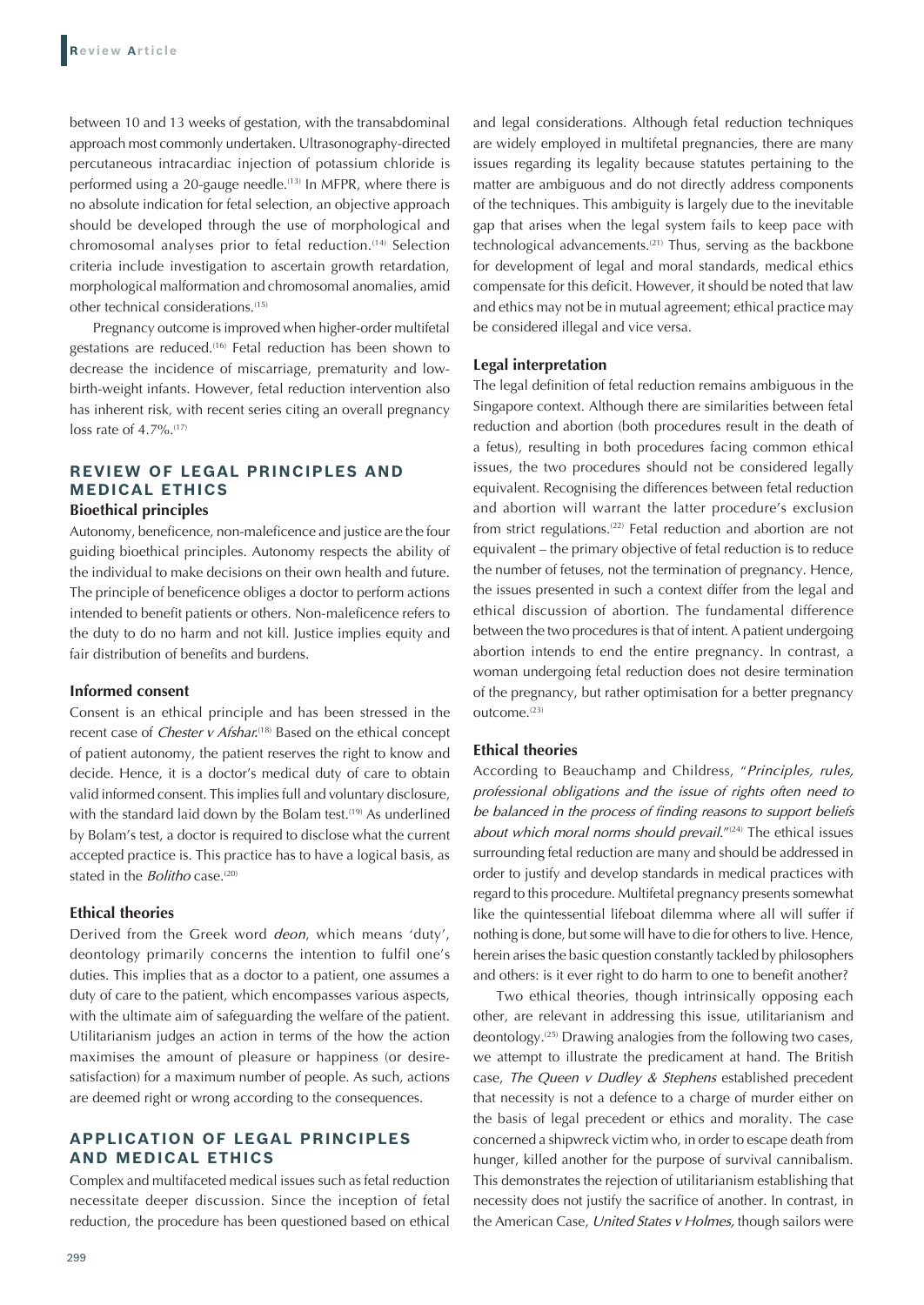found guilty for throwing passengers overboard to save others, it was recognised that necessity was a possible justification, hence accepting the utilitarian viewpoint.<sup>(26,27)</sup>

#### **Informed consent**

A patient having a triplet pregnancy reserves the right to decide for herself whether or not to proceed with the pregnancy. This patient autonomy is based on the ethical concept of autonomy, and a consequence of this principle is the doctrine of informed consent. The decision for fetal reduction is typically based on the patient's moral construct and health beliefs. In Singapore, patients may lawfully request for the reduction of pregnancy; there is no grounds for refusal except in cases where the physician states his/ her own conscientious objection. However, the legality of fetal reduction is limited to cases where there is no violation of the law (i.e. fetal reduction for purely social and financial reasons is not allowed).<sup>(28)</sup> Informed consent of the intended procedure needs to be valid – this is part of a doctor's medical duty of care.

The risks of medical procedures should be communicated to the patient to facilitate decision-making. The sufficiency of information conveyed can be determined using the Bolam test, where adequacy is assessed by a responsible body of medical men. In cases where the cause of the situation is iatrogenic, the importance of informed consequence arises from the initial offered medical procedure. Hence, the possibility of complications in a multifetal pregnancy should be made known at this stage. This may extend to disclosure of the option and implications of fetal reduction in a multifetal pregnancy, including disclosure of the risk to mother and fetuses, with or without reduction.<sup>(29)</sup> As such, an in-depth discussion weighing the risks and benefits of such a procedure between the patient and the doctor is needed. A doctor may be found negligent if the risks of multifetal pregnancy were not explained adequately at the commencement of fertility treatment and if the doctor fails to offer the option of reduction when faced with multifetal pregnancy. In an American case in which only three fetuses in a set of septuplets survived (of these, two are severely handicapped), Evans et al state that malpractice litigation pertaining to inadequate disclosure of the risks of multifetal pregnancy and the option of fetal reduction has been instituted in the United States.(30)

Neither the decision to reduce the number of fetuses and to continue a multifetal pregnancy nor its consequences are simple. Complexity stems from the emotional and psychological toll of a decision that requires consideration based on medical, social or economic factors. Psychological ramifications such as guilt and the stress from a multifetal pregnancy and choice of fetal reduction should not be written off. It is important to address such issues with patients who are already in a volatile psychological state. Acknowledging the psychological well-being of the patient is essential as this would affect how a doctor presents the relevant information to such a patient, which may affect how the patient processes this presented data.<sup>(31)</sup> Although there are no notable cases in the literature specific to MFPR, medical negligence relating to psycho-socio-economic aspects has been brought up in civil postabortion legal cases.<sup>(32)</sup>

#### **Other considerations**

Deciding on the number of fetuses to reduce and its selection are also a dilemma. While decisions should be made based on empirical and technical criteria, the concern of gender selection cannot be ignored. The results of pre-reduction genetic diagnosis become a major determining factor in the final decision of the fetus to reduce. However, what is problematic is that the information provided by such a test includes the gender of each fetus. Issues pertaining to gender selection are far-reaching, and as seen in many societies where there is a predilection for males over females, the widespread use of sex selection has many societal implications, such as the alteration of the population sex ratio, which has its own accompanying set of social problems. On a more fundamental level, gender selection implies that the gender selected for termination is considered inferior to the other. While some may consider the decision a component of reproductive autonomy, the general consensus is that gender selection is unethical, and in some countries illegal, to make a decision of feticide based on gender.<sup>(33)</sup>

#### **Application**

From a deontological standpoint, doctors are committed to a duty of care to both the mother and her fetus. The duty to inform is essential and multiple issues need to be addressed. It is importance for the doctor to provide information pertaining to the possible outcomes of different courses of actions (i.e. fetal reduction vs. expectant management). In the case of fetal reduction, the following may be considered: (a) the nature and process of fetal reduction; (b) expectant management as an alternative; (c) potential complications, e.g. complete pregnancy loss and the risk of expectant management; (d) the benefits of fetal reduction, i.e. reduction of maternal and fetal morbidity and mortality risks; (e) limitations of treatment; (f) success and failure rates; and (g) post-reduction precautions and management.

In maintaining patient autonomy, doctors should subordinate self-interest and minimise pejorative guidance to patients based on one's religious and ethical beliefs. Beyond the realm of informed consent, it is also important to recognise the multifaceted process of decision-making, as this enhances patientdoctor communication. This is also crucial because with better communication comes proper informed consent-taking, and claims based on perceived, rather than actual, negligence on the part of the doctor will be avoided.<sup>(34)</sup>

However, such decision-making is affected by how patients 'frame' those decisions. Framing as a process was introduced by Goffman to help resolve the problem of differential meaning in human interaction.<sup>(35)</sup> Medical frames are characterised by a reliance on statistics regarding the outcomes and risk to the mother and her surviving fetus. This emphasises the influence of medical authorities, and are driven by a desire to minimise medical risks. This differs from moral frames. Moral frame emphasises the need to minimise infringement on the pro-life agenda that are common religious and societal doctrines.<sup>(36)</sup> In practice, doctors need to recognise and acknowledge the patient's perception of the situation, and adopt a personalised approach to informed consent and counselling. It is imperative to acknowledge the complexity